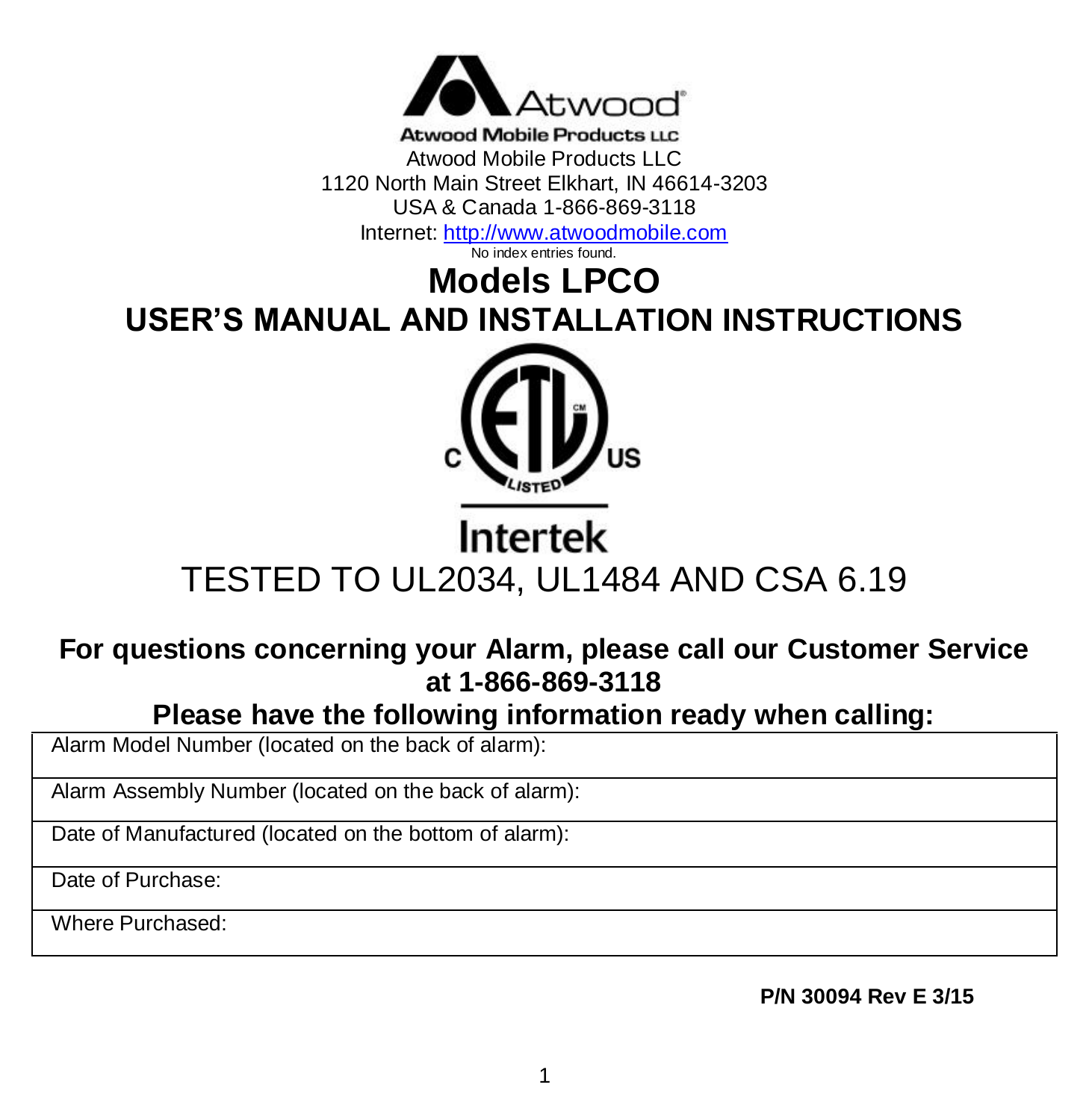# **What to do When the Alarm Sounds!**

# **Carbon Monoxide or Propane Alarm Procedure**

# **WARNING: Activation of the CO or LP Alarm indicates the presence of Carbon Monoxide (CO) or Propane (LP) which can kill you.**

If alarm sound 4 quick beeps, 5 seconds off CO is present If alarm sound 6 quick beeps, 5 seconds off LP is present If alarm sound 4-6 quick beeps with multi-tone both CO and LP is present

- **1.** Immediately move to fresh air outdoors or by an open door/window. Do a head count to check that all persons are accounted for. Do not re-enter the premises nor move away from the open door/window until the emergency services responders have arrived, the premises have been aired out, and your alarm remains in its normal condition.
- **2.** Call your emergency service (Fire Department or 911)

# **PHONE NUMBER**

Never restart the source of a CO or LP problem until it has been corrected. Never ignore the sound of the alarm!

If the alarm is sounding, pressing the test/reset button will terminate the alarm. If the CO or LP condition that caused the alert in the first place continues, the alarm will reactivate. If the unit alarms again within 6 minutes, it is sensing high levels of CO or LP which can quickly become a dangerous situation.

# **READ ENTIRE MANUAL BEFORE USING THIS ALARM**

Your new Atwood Carbon Monoxide and Propane (CO/LP) alarms are sophisticated instruments that has been carefully designed and tested to detect CO and LP build up in a residential or recreation vehicle environment.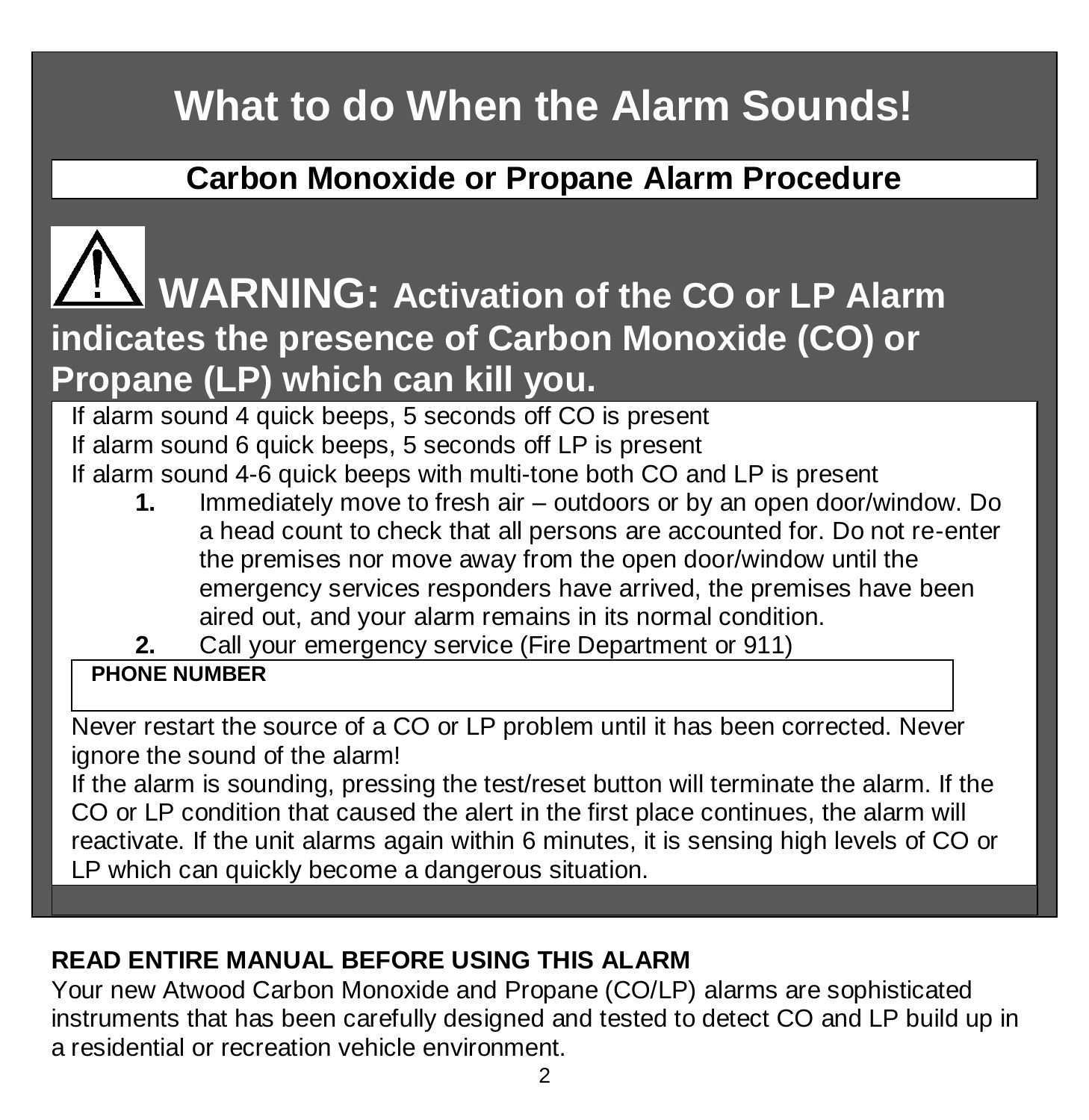Carbon Monoxide (CO) and Liquefied Petroleum (LP or Propane) gases can cause hazardous conditions when found in high concentrations. Both gases are known to be found in recreational vehicles and the proper detection of these gases provides a safe environment for the occupants of the vehicle.

# **CARBON MONOXIDE AWARENESS**

The following are the symptoms of Carbon Monoxide poisoning and must be discussed with all occupants of the vehicle.

- 1. **Mild Exposure**: Slight headache, nausea, vomiting, fatigue ("Flue like symptoms).
- 2. **Medium Exposure**: Severe throbbing headache, drowsiness, confusion, fast heart rate.
- 3. **Extreme Exposure**: Unconsciousness, convulsions, heart and lung failure, brain damage, and death.

Many cases of reported CARBON MONOXIDE POISONING indicate that while victims are aware they are not well, they become so disoriented they are unable to save themselves by either exiting the building or calling for assistance. Young children and house hold pets are typically the first affected. This device does not provide warnings for all levels of CO. Individuals with certain medical conditions may consider using a warning device that provides both audible and visual signals for carbon monoxide concentrations below 30 ppm. Everyone is susceptible to the danger of CO, but experts agree that unborn babies, small children, pregnant women, senior citizens and people with heart or respiratory problems are at the highest risk for serious injury or death. If you experience ANY symptoms of CO poisoning, consult your physician. Be aware that the following conditions can result in transient CO situations, such as:

- 1. Excessive spillage or reverse venting of fuel burning appliances caused by:
	- Outdoor ambient conditions such as wind direction and/or velocity, including high gusts of wind; heavy air in the vent pipes (cold/humid air with extended periods between cycles).
	- Negative pressure differential resulting from the use of exhaust fans.
	- Simultaneous operation of several fuel burning appliances competing for limited internal air.
	- Vent pipe connection vibrating loose from clothes dryers, furnaces, or water heaters.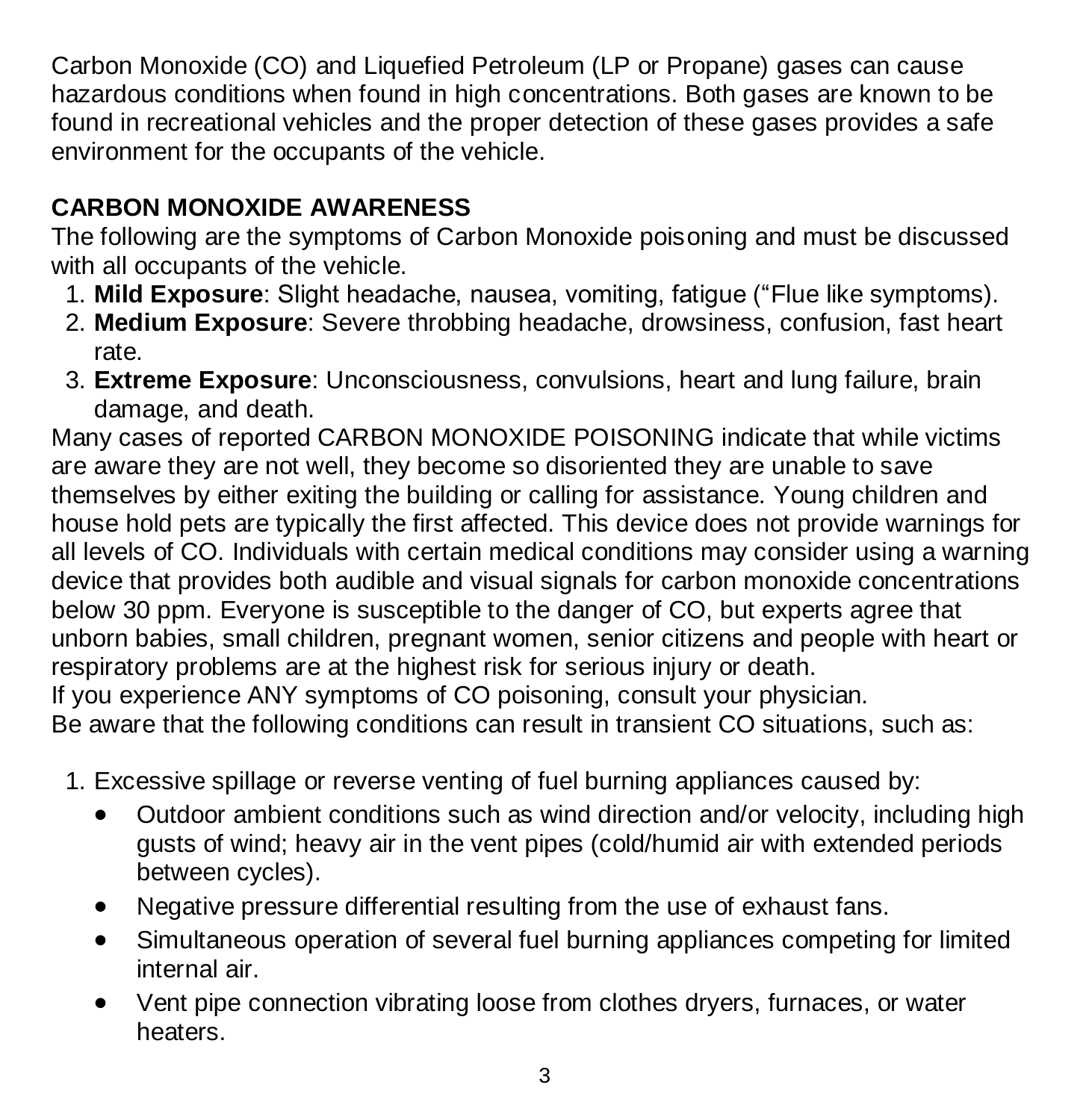- Obstructions in or unconventional vent pipe designs which amplify the above situations.
- 2. Extended operation of un-vented fuel-burning devices (range, oven, fireplace, etc.
- 3. Temperature inversions which can trap exhaust gasses near the ground.
- 4. Car idling in an open or closed attached garage, or near a home.

# **LIQUEFIED PETROLEUM GAS AWARENESS**

LP gas is commonly called Propane and is sold commercially as a suitable fuel in portable and permanent heating and cooking appliances.

It is important to detect LP gas due to its explosiveness at concentrated volumes. The lowest explosive limit for LP concentration is 2,1000 parts per million (ppm). This detector was designed to alarm at 10% of this limit or 2100 ppm.

# **Important Warning Statements**

**IMPORTANT:** This carbon monoxide alarm is designed to detect carbon monoxide from ANY source of combustion. It is NOT designed to detect smoke, fire, or any other gas

**WARNING:** Carbon monoxide alarms are not smoke alarms. This carbon monoxide alarm is not a substitute for installing and maintain an appropriate number of smoke alarms in your home.

This carbon monoxide alarm will not sense smoke, fire, or any poisonous gas other than carbon monoxide even though carbon monoxide can be generated by fire. For this reason you must install smoke alarms to provide early warning of fire and to protect you and your family from fire and its related hazards.

**CAUTION:** This alarm will only indicate the presence of carbon monoxide or propane at the sensors. Carbon monoxide or propane may be present in other areas.

**WARNING**: This product is intended for use in ordinary indoor locations of family living units. It is not designed to measure compliance with commercial or industrial standards, It is not suitable for installation in hazardous locations as defined in the National Electric Code.

The Installation of this device should not be used as a substitute for proper installation, use and maintenance of fuel burning appliances, including appropriate ventilation and exhaust systems. It does not prevent CO from occurring, nor can it solve and existing CO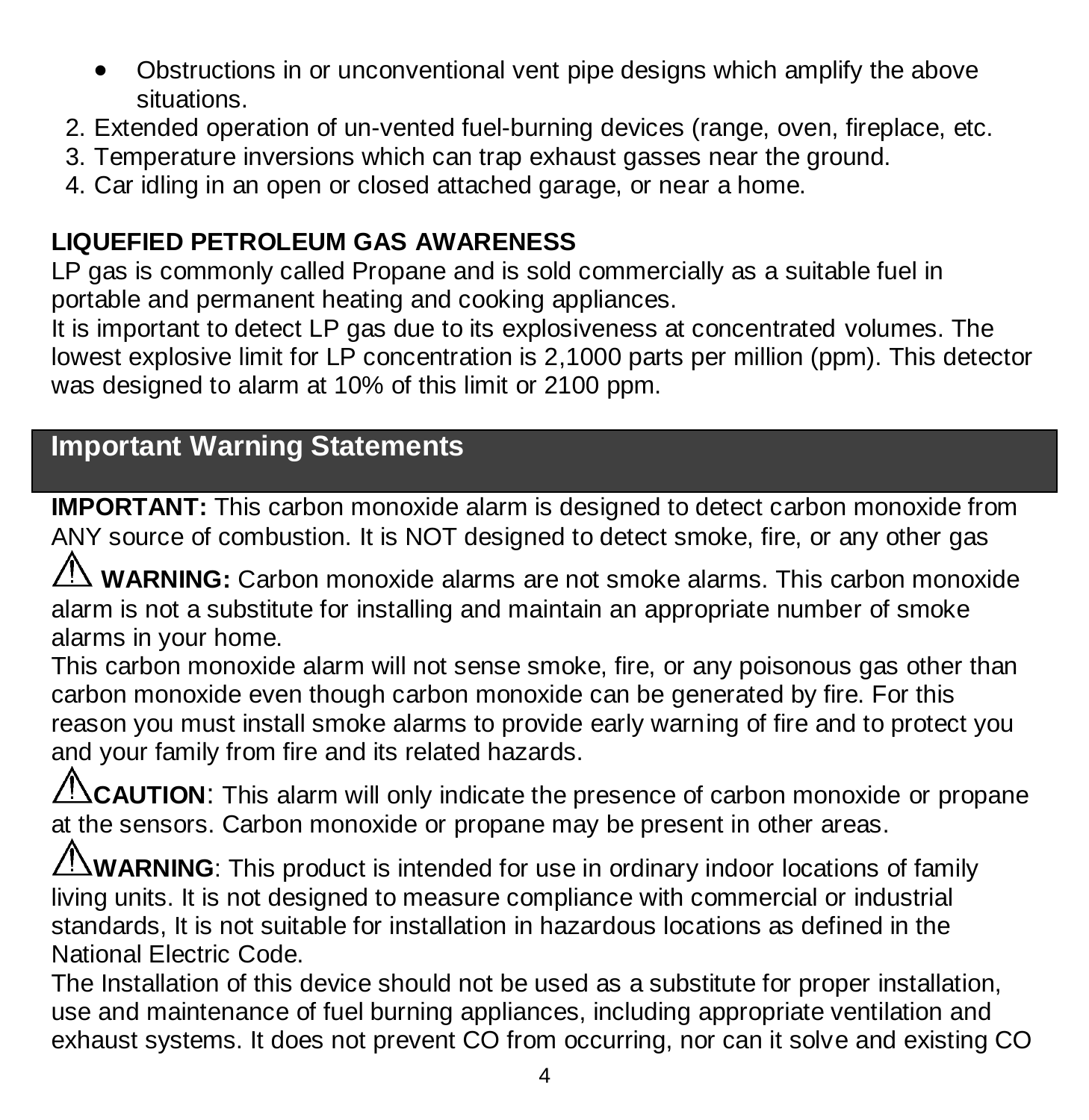problem.

**WARNING:** This device is designed to protect individuals from acute effects of carbon monoxide exposure. It may not fully safeguard individuals with specific medical conditions. If in doubt, consult a medical practitioner.

Individuals with medical problems may consider using warning devices which provide audible and visual signals for carbon monoxide concentrations under 30 PPM.

This carbon monoxide and propane alarm requires a continuous supply of electrical power – it will not work without power.

This alarm has not been investigated for carbon monoxide detection below 70 PPM.

WARNING: If alarm has been subiected to abnormally cold temperatures, the alarm may exhibit an Error condition. Allow the alarm to warm and press the "Test/Reset" button to reset the alarm.

TEST ALARM OPERATION AFTER VEHICLE HAS BEEN IN STORAGE, BEFORE EACH TRIP, AND AT LEAST ONCE PER WEEK DURING USE.

# **WARNING:**

If the information in this manual is not followed exactly, a fire or explosion may result causing property damage, personal injury or loss of life.

#### WHAT TO DO IF YOU SMELL GAS

- Evacuate all persons from vehicle.
- Shut off gas supply at gas container or source.
- Do not touch any electrical switch, or use any phone or radio in vehicle.
- Do not start vehicle's engine or electric generator.
- Contact nearest gas supplier or qualified Service Technician for repairs.
- If you cannot reach a gas supplier or qualified Service Technician, contact the nearest fire department.
- Do not run on gas supply until gas leak(s) has been repaired.

*Note: two self-adhesive emergency contact labels are provided. The user must add telephone numbers for the local emergency service provider and for a qualified service*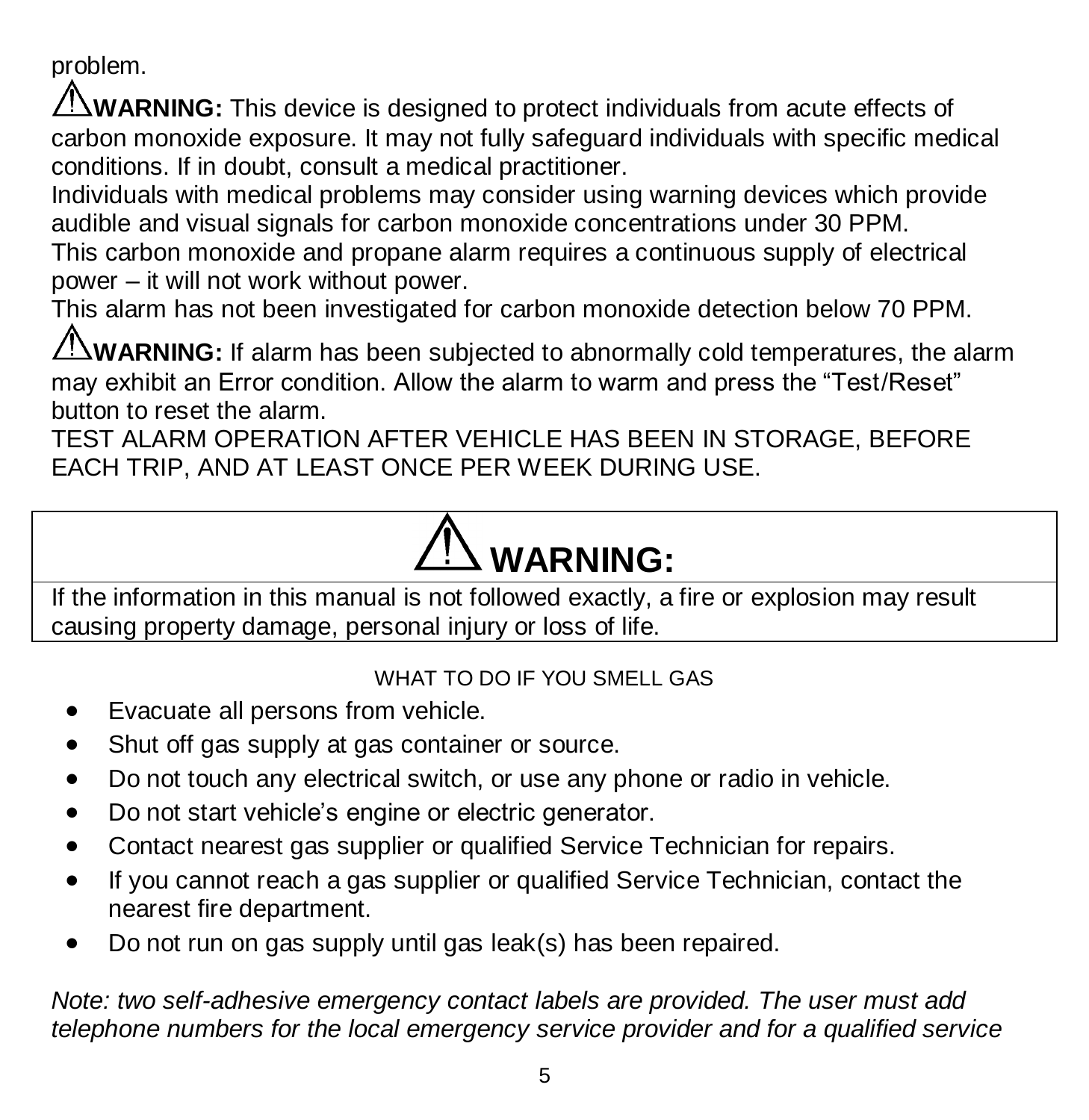*technician. User must place one label next to the alarm. The other label must be placed near a source of fresh air where you plan to gather in the event the alarm indicates carbon monoxide presence*.

# **TESTING**

*Note: Unit must be powered for three minutes before test can be performed.*

The Test/Rest button is used to verify proper alarm operating. Executing the test function sounds the alarm and lights up all LED's. The test will sound the alarm twice, with 4 "beeps" in 1 second followed by 5 seconds of silence.

By pressing the button, you can verify that the alarm sounds and that all visual indicators function properly. The alarm is internally monitored while powered to ensure proper operation and to detect faults.

#### **Important**

- This detector will only indicate the presence of CO or LP gas at the sensor. Gases may be present in other areas.
- The detector is not suitable as a smoke or fire detector. Not suitable for installation in hazardous locations as defined in the National Electrical Code.

#### **MODEL DESCRIPTION**

| D=12Vdc   A=120Vac   O=OEM   R=Retail<br>Monoxide | LP=Propane | CO=Carbon |  |  |  |  |
|---------------------------------------------------|------------|-----------|--|--|--|--|
|---------------------------------------------------|------------|-----------|--|--|--|--|

| <b>OEM Package</b> |         |              | <b>Retail Package</b> |         |              |
|--------------------|---------|--------------|-----------------------|---------|--------------|
| Model              | Part No | Color        | Model                 | Part No | Color        |
| LPCO DOW           | 36636   | White        | <b>LPCO DRW</b>       | 36681   | White        |
| LPCO DOB           | 31011   | <b>Black</b> | <b>LPCO DRB</b>       | 31012   | <b>Black</b> |
| LPCO AOW           | 36520   | White        | <b>LPCO ARW</b>       | 36521   | White        |
| LPCO AOB           | 31003   | <b>Black</b> | LPCO ARB              | 31004   | <b>Black</b> |
| Surface Box        | 31128   | <b>Black</b> | Surface Box           | 36689   | White        |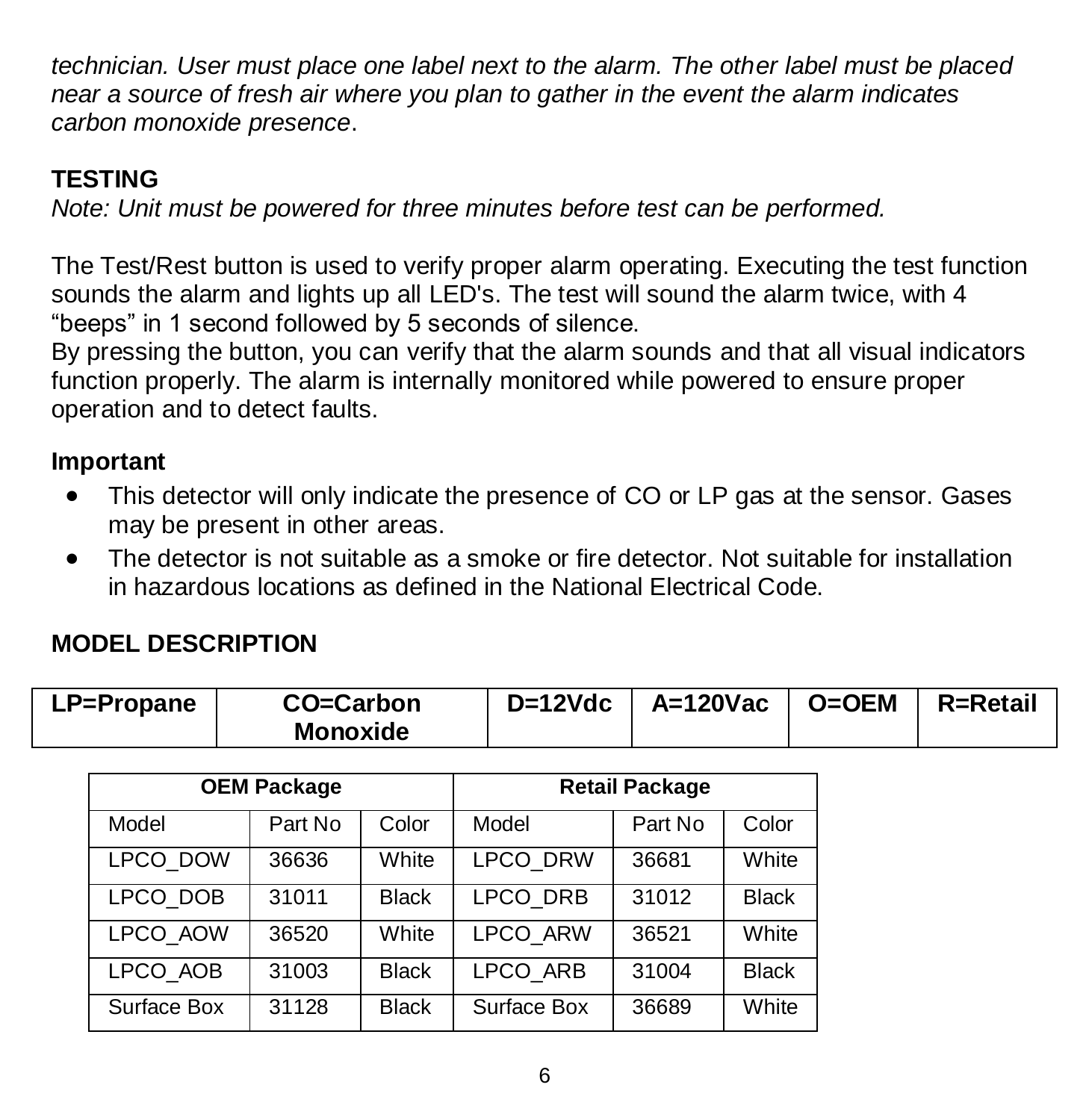#### **SPECIFICATIONS**

|                                                                                                      | LP                                                                         | CO                                                                                          |  |  |  |
|------------------------------------------------------------------------------------------------------|----------------------------------------------------------------------------|---------------------------------------------------------------------------------------------|--|--|--|
| Alarm Level:                                                                                         | 2100 ppm for 10 seconds                                                    | 70 ppm for 60 to 240 minutes<br>150 ppm for 10 to 50 minutes<br>400 ppm for 4 to 15 minutes |  |  |  |
| Audio Alarm                                                                                          | Min. 85 dB at 10 Feet                                                      |                                                                                             |  |  |  |
| Visual Alarm                                                                                         | LP blinking red LED and<br>CO blinking red LED and<br>Chirping<br>Chirping |                                                                                             |  |  |  |
| Malfunction                                                                                          | Red Fault LED on and chirping sound                                        |                                                                                             |  |  |  |
| Sensor End of Life Alarm                                                                             | Blinking red LED's and Chirping                                            |                                                                                             |  |  |  |
| Dimensions                                                                                           | 3-9/16" H X 3-7/16" W                                                      |                                                                                             |  |  |  |
| <b>Supply Voltage</b><br>Thresholds                                                                  | 9 to 18 VDC (13.5 V nominal)                                               |                                                                                             |  |  |  |
| Supply Current (Max)                                                                                 | 75 am                                                                      |                                                                                             |  |  |  |
| Supply Current (Typical)                                                                             | 40 mA                                                                      |                                                                                             |  |  |  |
| IAS Tested @                                                                                         | 67% to 133% of supply voltage                                              |                                                                                             |  |  |  |
| <b>Current Draw</b>                                                                                  | Typical 70 mA - Alarm 100 mA                                               |                                                                                             |  |  |  |
| <b>POWER CONSERVATION MODE</b>                                                                       |                                                                            |                                                                                             |  |  |  |
| <b>Current Draw</b>                                                                                  | 10 mA                                                                      |                                                                                             |  |  |  |
| Temperature                                                                                          | -40° to 70° C (-40° to 158°F)                                              |                                                                                             |  |  |  |
| Storage Temperature                                                                                  | -40° to 70° C (-40° to 158°F)                                              |                                                                                             |  |  |  |
| Humidity                                                                                             | 15 to 90%                                                                  |                                                                                             |  |  |  |
| Warranty                                                                                             | Limited, 2 year                                                            |                                                                                             |  |  |  |
| Alarm Lifetime                                                                                       | 7 years (powered operation)                                                |                                                                                             |  |  |  |
| ETL tested to UL 2034 & UL 1484 Residential and RV and<br><b>Standards</b><br>Complies with CSA 6.19 |                                                                            |                                                                                             |  |  |  |

**For Service and Information Contact**

**Atwood Mobile Products LLC, 1874 South Pioneer Road Salt Lake City, Utah 84104-4226 Consumer Service Department, 1120 North Main, Elkhart, IN 46514 USA. Phone: 866-869-3118**

**ALARM OPERATION**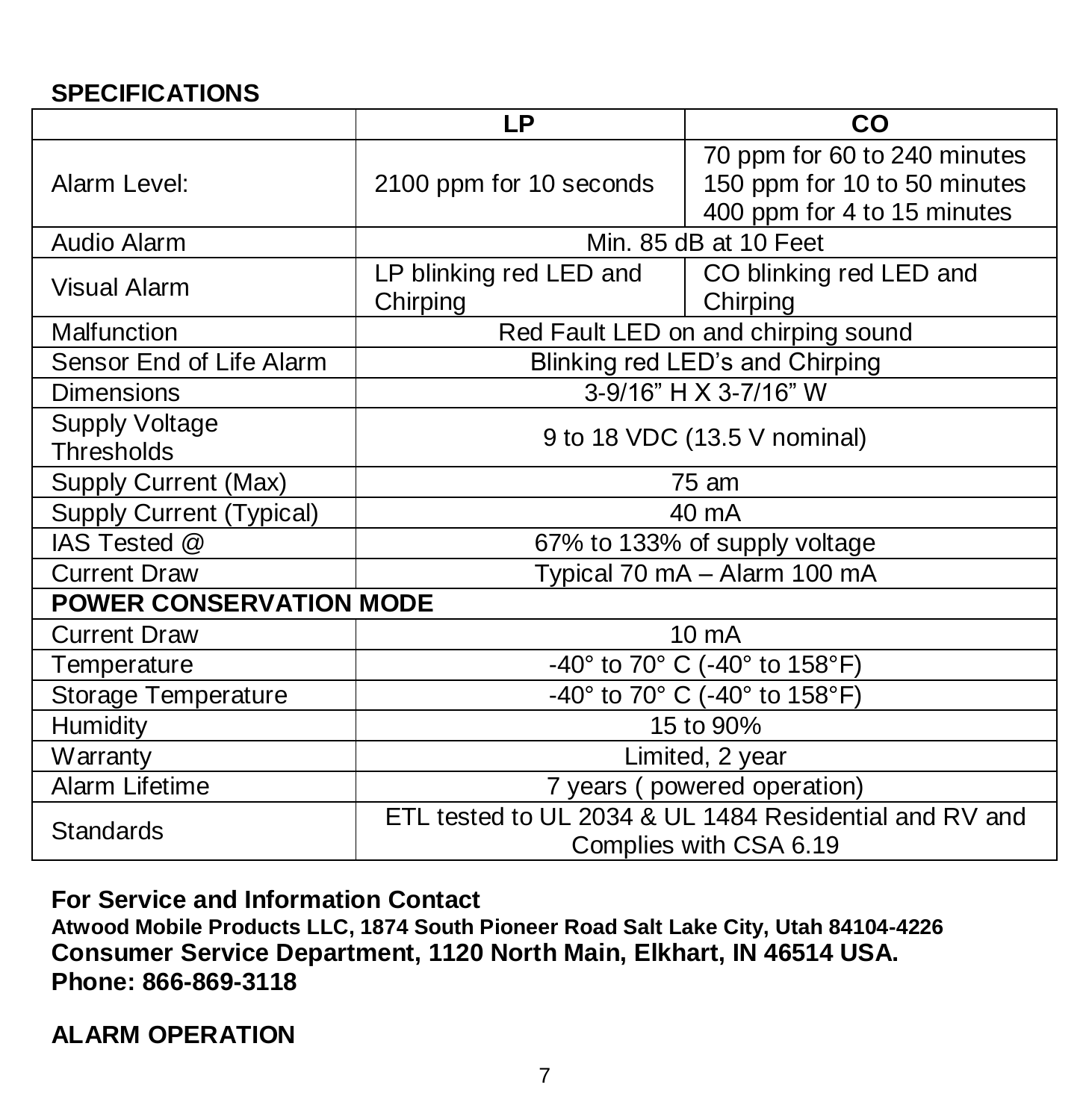The alarm includes four LED indicators, an LP, CO and LPCO oscillating multi-tone audible alarms, and one Test/Reset button that provide interaction and feed back with your alarm. The indicators allow you to troubleshoot your alarm and to determine the proper actions to take. The visual indicators are labeled Power, Fault, Carbon Monoxide, and Propane.

The alarm operates in six separate modes that will be identified in this section.

#### **Power Off Mode**

This mode indicates that there is insufficient power provided to the alarm. The indicators and button will not function in this mode. Sufficient power must be provided to the alarm to exit this mode.

#### **Normal Gas Detection Mode**

This mode indicates that gas concentrations are continuously monitored. It also indicates that gas concentrations are at safe levels. In this mode the Power indicator will be lit, and all other indicators will not be active. The Test function for the Test/Reset button will be active.

#### **Alarm Active Mode**

This mode indicates that one or more gas concentrations have achieved unsafe levels. In this mode the Power indicator will be lit. In the case that the CO concentration is unsafe the Carbon Monoxide indicator will be lit. In the case that the LP concentration is unsafe the Propane indicator will be lit. In this mode the audible indicator will signal an alarm, and the Reset function of the Test/Reset button will be active. This mode will be exited automatically if the CO concentration falls to a safe level for an extended period of time and LP concentrations falls below 500 ppm for greater than 10 seconds.

#### **Alarm Test Mode**

This mode indicates that the Test function of the Test/Reset button was imitated. In this mode, all visual indicators will be lit, and the audible indicator will signal an alarm. The test/Rest button will not function during this mode. This mode will be exited automatically within 10 seconds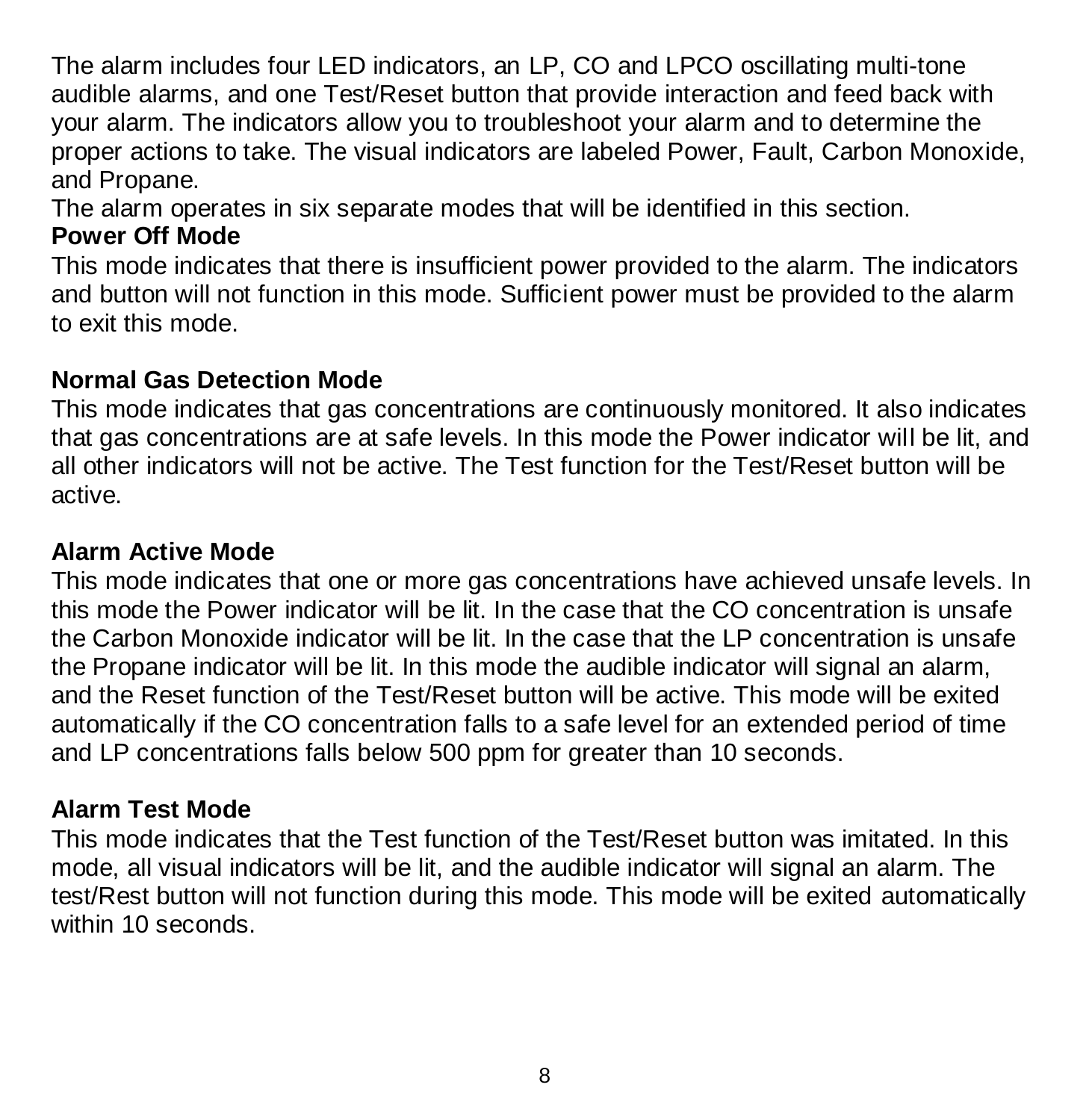#### **Alarm Reset / Stabilization Mode**

This mode indicates that the alarm is stabilizing for the first 3 minutes after power-up or the first 6 minutes after the Rest Function was initiated. In this mode the Power indicator will be lit, and the reset alarm's indicator will be flashing. The other visual indicators, the audible indicator, and the Test/Reset button function will be off. This mode will be exited if the previously inactive alarm is triggered. If gas concentrations are still high after the 6 minutes, the previous alarm will reactivate.

#### **Fault Mode**

This mode indicates that a fault has been detected that compromises some alarm function. If a fault is detected on only one of the sensors, the other sensor would function normally. The table below lists the indicator actions and the corresponding alarm status. This mode will be exited automatically when the fault is cleared.

If the fault persists, the alarm is not functioning properly and must be replaced to ensure your safety in the area.

#### **End of Life Mode**

The Detector will operate in end-of-life mode after the Detector has been powered for 7 years +/- 128 days. This represents the operating life of the sensors used to detect CO and LP gas.

After 7 years, the sensors are no longer reliable and the Detector must be replaced. Once end-of-life mode has been entered, it is permanent, even after a power out cycle. If the reset/test button is pressed during end-of-life mode, the audible alarm will be silenced for 48 hours before being automatically reactivated. The power visual indicator will be on and the CO and/or LP visual indicators will be flashing. The audible alarm will be sounding per table below.

| Feature     | <b>Function</b> | <b>Status</b>                  |  |
|-------------|-----------------|--------------------------------|--|
|             | Flashing        | Power supply fault             |  |
| Power LED   | On              | Power supply OK                |  |
| Propane LED | Flashing        | Propane alarm disabled         |  |
|             | Off             | Propane alarm OK               |  |
| Carbon      | Flashing        | Carbon Monoxide alarm disabled |  |

#### **FUNCTIONS**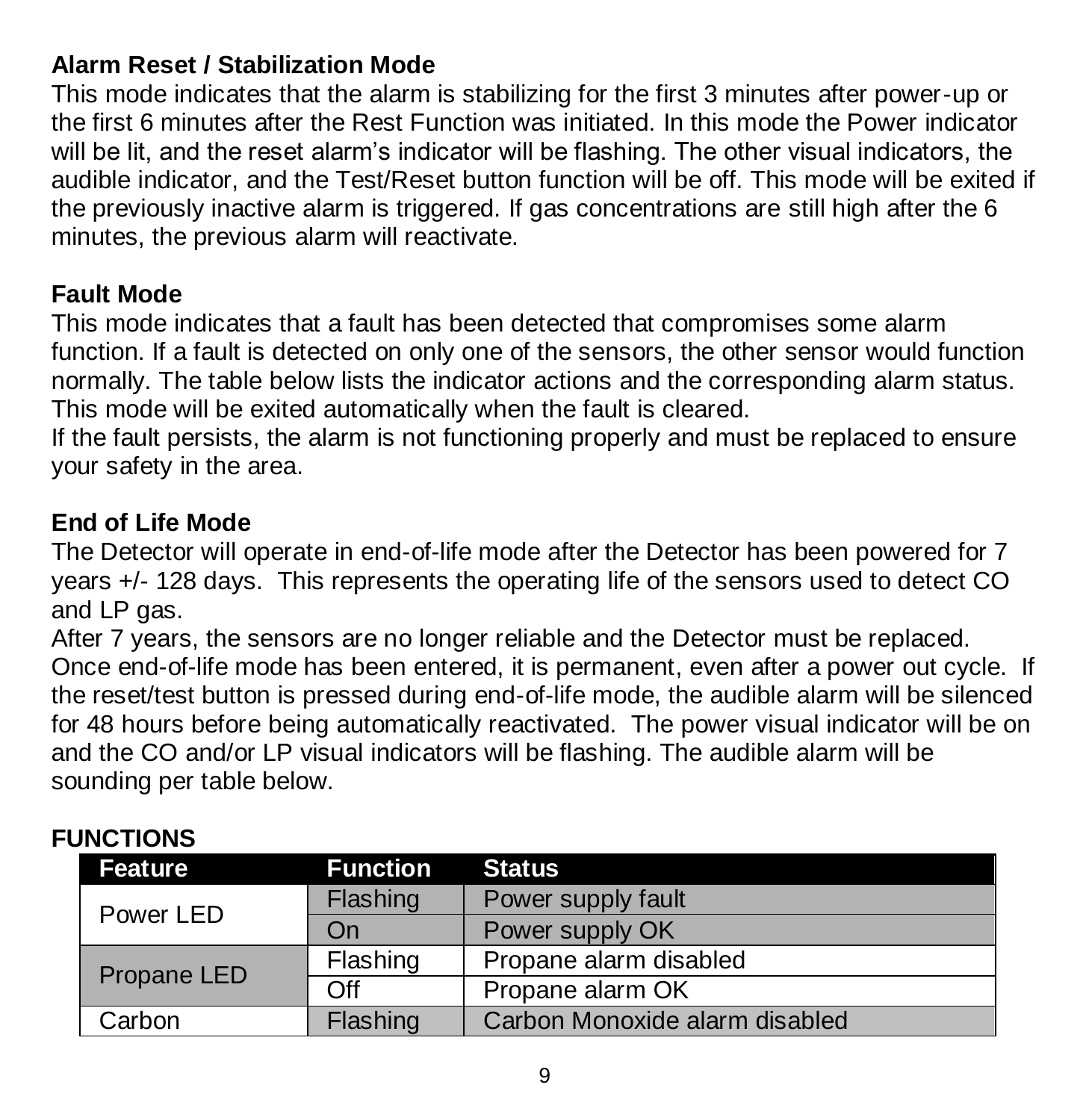| Monoxide LED      | Off        | Carbon Monoxide alarm OK                  |  |
|-------------------|------------|-------------------------------------------|--|
| <b>Fault LED</b>  | On         | Fault active                              |  |
| Audible Indicator | Chirp      | <b>Fault Active</b>                       |  |
|                   | 4 Chirps   | <b>CO Alarm Active</b>                    |  |
|                   | 6 Chirps   | LP Alarm Active different tone            |  |
|                   | 4-6 Chirps | Co-LP Oscillating multi-tone Alarm Active |  |
| End of life       | Chirp      | Sensor failure                            |  |
|                   | ON         | Both CO & LP LED's steady on              |  |

Figure 1: Fault Indicator Actions

#### **IMPORTANT – If this alarm does not test properly return it immediately for repair or replacement.**

# **The visual indicators have two distinct functions: On and Flashing.**

The "On" function is indicated by constant solid brightness of the LED. The "Flashing" function is indicated by the LED blinking once every second.

## **The audible indicator has two distinct functions: Alarm and Fault.**

In the "Alarm" mode for the CO the alarm will sound four "beeps" in 1 second followed by 5 seconds of silence, after 4 minutes of alarming, the silence will last for 1 minute between the 4 beeps. For the LP the alarm will sound six "beeps" in 1 second continually. In the "fault" function, the alarm will last for 1 minute. In the "Fault" function, the alarm will sound a "chirp" once every 40 seconds until the fault is cleared.

# **INSTALLATION INSTRUCTIONS**

- LP/CO units when possible should be mounted lower to detect LP gas first due to its explosive nature and CO will be detected through air current circulation.
- Select a location as close as possible to appliances that could be potential sources of LP gas leaks and where the initial concentration may be greatest.
- **DO NOT INSTALL** next to doors or windows that may dilute the concentration of any LP gas presents in the environment and preclude a timely alarm signal.
- **DO NOT INSTALL** the detector in a closet or in a location that could become obstructed by a curtain, hanging clothes or any other objects.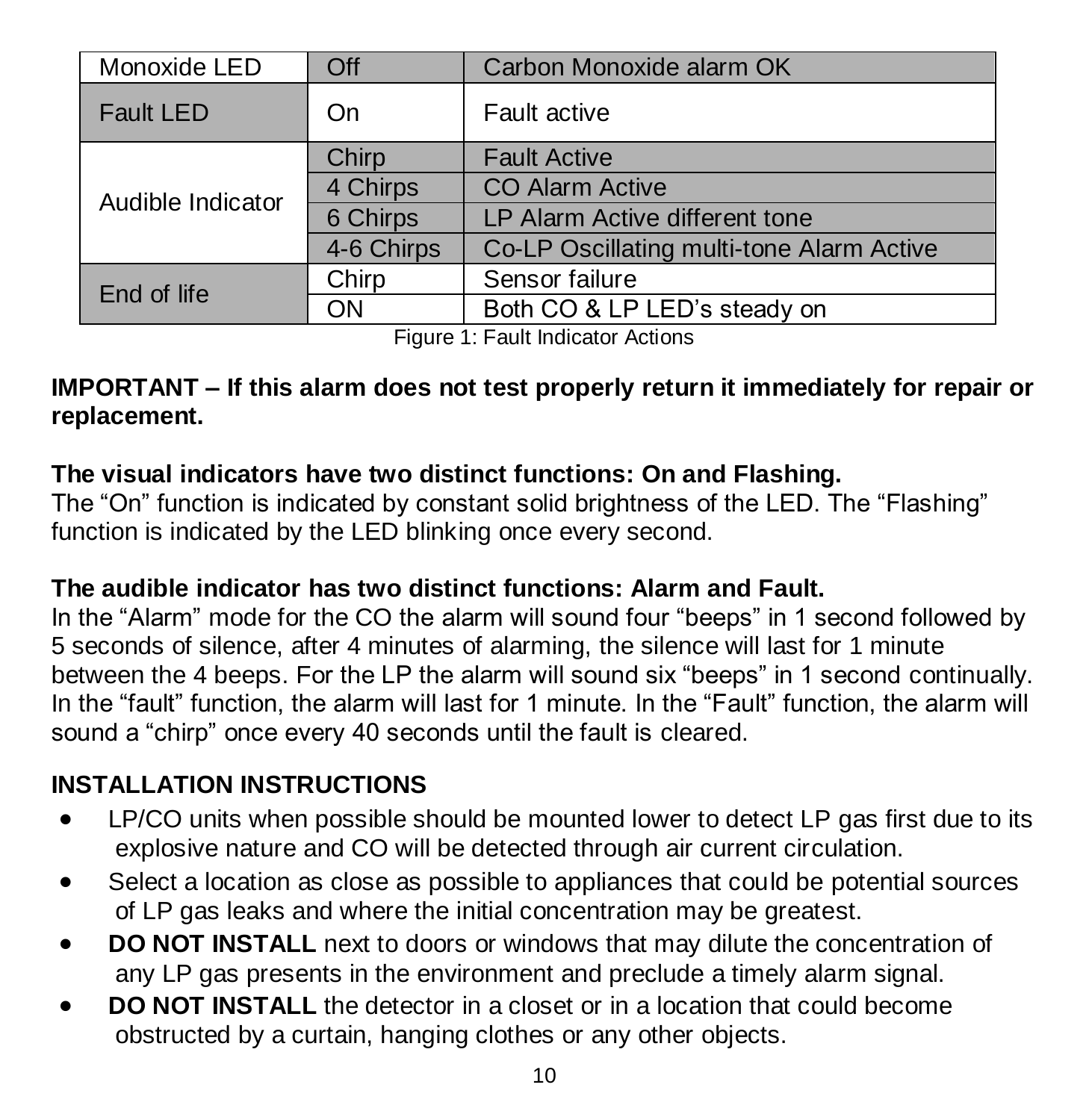- **DO NOT LOCATE** detector where it could be exposed to splashes of water or grease or where it could be damaged by impact with moving objects (i.e. furniture, feet, etc.).
- **DO NOT INSTALL** on a wall switch controlled by a power line or ground fault circuit.
- Usually you will find more than one suitable location that will also provide ease of viewing and connection to power.
- **DO NOT INSTALL** in any location within 5 feet (1.5m) of any cooking appliance.
- Never use detergents or solvents to clean the alarm chemicals can permanently damage or temporarily contaminate the sensor.
- Avoid spraying air freshener, hair spray, paint or other aerosols near the alarm.
- The following is a list of substances that at high levels can affect the sensor and cause an alarm. (Methane, propane, iso-butane, ethylene, ethanol, alcohol, carbon monoxide, iso-propylene, benzene, toluene, ethyl acetate, hydrogen, hydrogen sulfide, sulfur dioxides.)





# **WIRING**



Dual Power Source Wiring

Single Power Source Wiring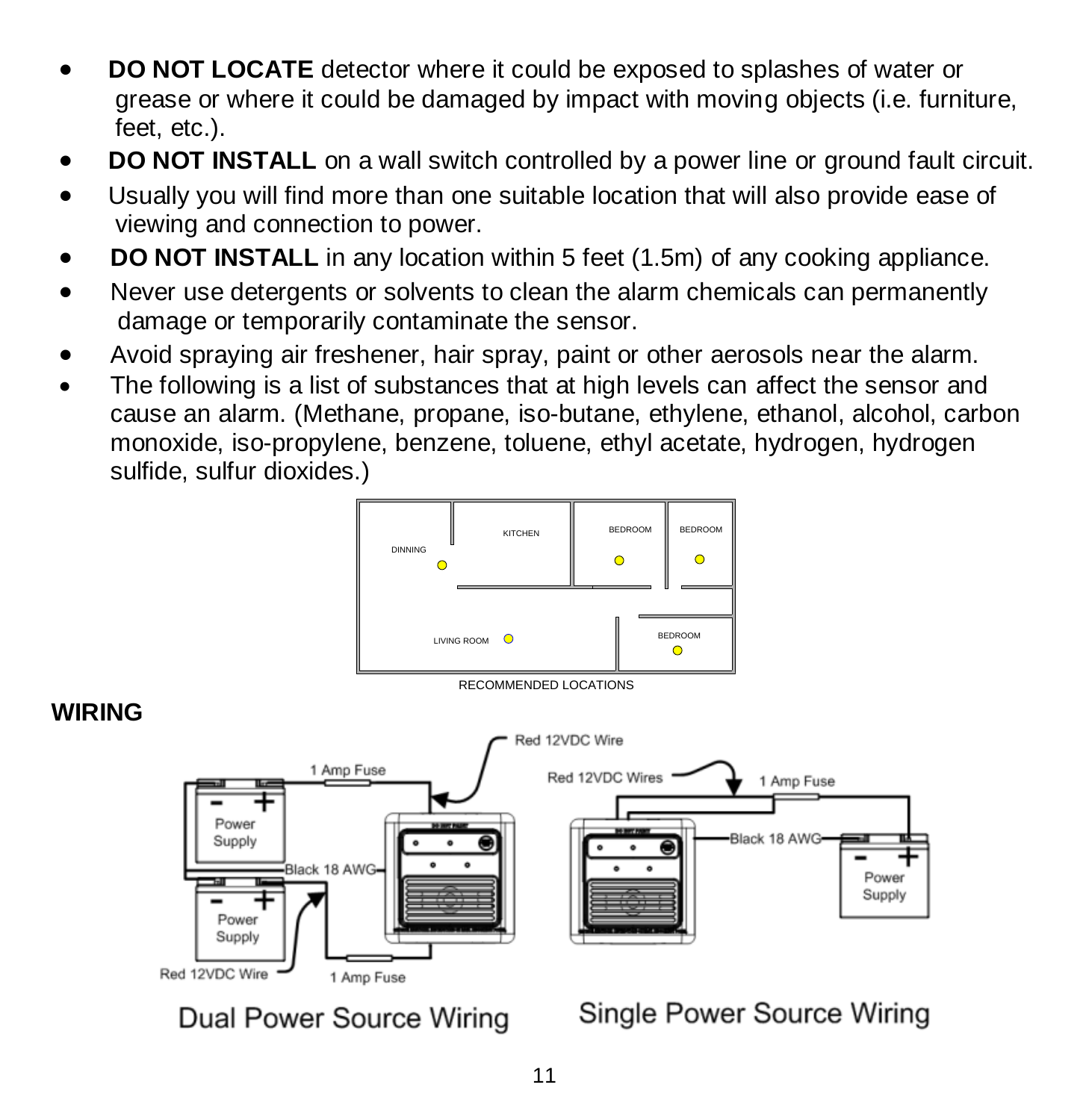- Before routing the wires, disconnect the 12 VDC power supply to avoid shorting. Make sure that the power connections are made to a properly fused circuit (15 amp maximum) 1 amp fuse is recommended for single or multiple detector installation. Can be fused through a distribution panel or power supply box.
- Connection to a **Master Storage Switch** is acceptable. The alarm will be off along with all other 12 volt equipment when the storage switch is turned to the off position. **DO NOT USE THE RV WHEN THE STORAGE SWITCH IS IN USE.**
- All connections must be in accordance with the National Electrical Code in the United States and the Canadian Electric Code in Canada. All connection must use approved wiring and connectors of an appropriate size see wiring diagram labeled, "Figure A".
- Some models are hard wired with a 110 AC adapter allowing the unit to be plug directly into a 110 AC wall outlet as shown.



# **SURFACE MOUNTING BOX**

- 1. A detachable mounting box allows the unit to be mounted as a surface installation. If desired you can purchase the optional mounting box for surface installation by ordering part no. 31128 black or 36689 white part.
- 2. Mounting box is attached to the surface location were the alarm is to be mounted with two screws see instructions below.
- 3. To remove cover flange from alarm insert a flat blade screw driver into the middle of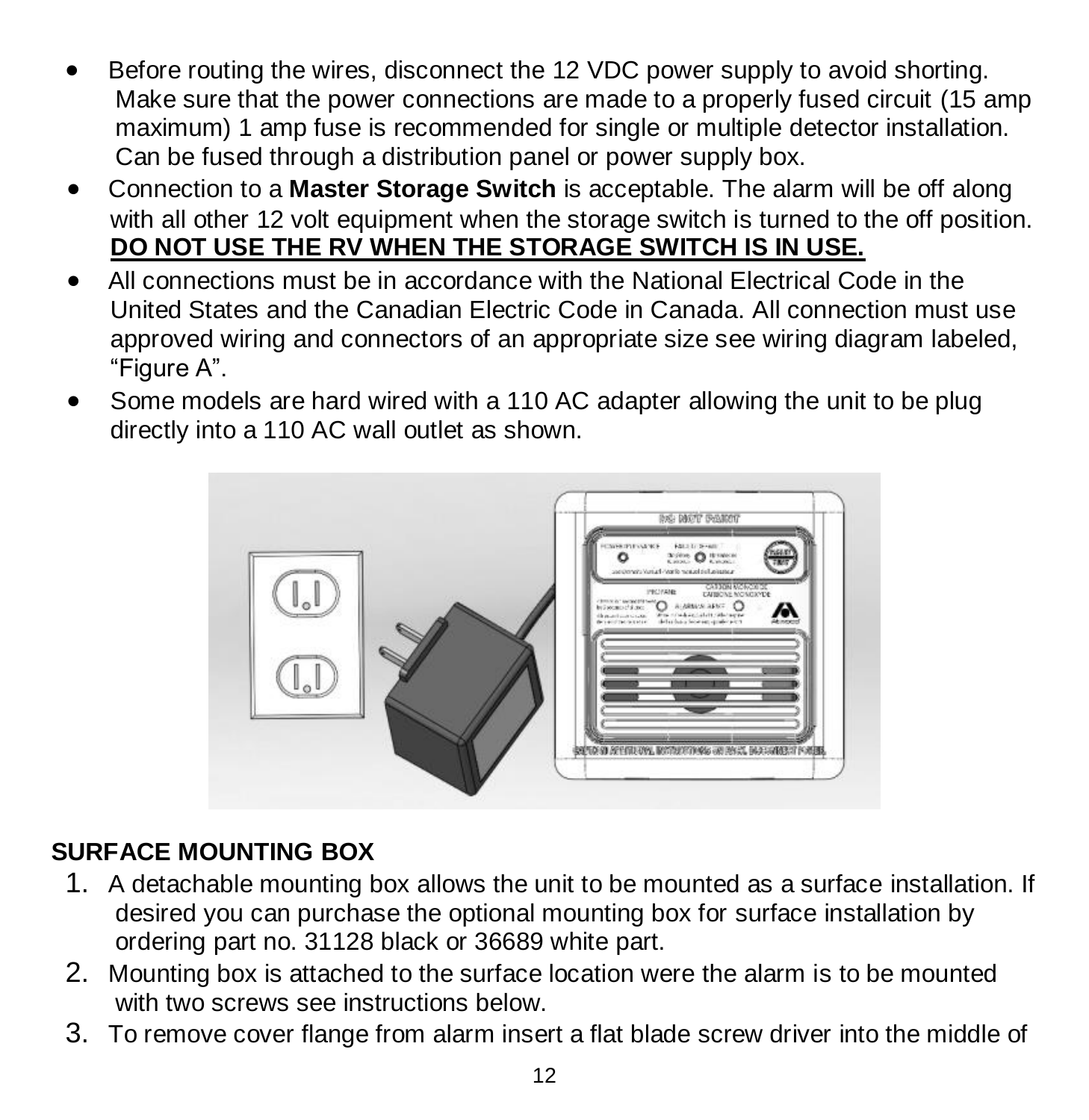the slot at the top of the flange and pry down to lift the flange off the alarm.

- 4. To install the mounting box to the alarm place the alarm inside the box and fasten in place with the four screws provided.
- 5. Reinstall the cover flange by placing the flange against the alarm and snapping it into place.

#### **Surface Mounting**

- 1. Mark on the desired mounting surface a box approximately 3" inch wide by 3" high draw and cut hole.
- 2. Route power leads to the opening and connect wires to the detector per the wiring diagrams.
- 3. Remove cover flange as describe above in surface mounting box section.
- 4. Center and mount the base over the outline done in step 1 with two screws provide through the two holes in the box.
- 5. Snap the cover onto the base
- 6. Verify that the LED lights(s) align within the cutouts of the face.

# **Flush Mounting**

- 1. Verify that there is a minimum of (A) 1-1/2" inches of free space behind the wall.
- 2. Mark on the desired mounting surface a box approximately (B) 3-1/2" inch wide by (C) 3- 5/8" high and cutout.
- 3. Route power leads to the opening and connect wire to the detector per the wiring diagrams.
- 4. Install the detector and excess wiring through the opening until mounting flange is flush to the wall.

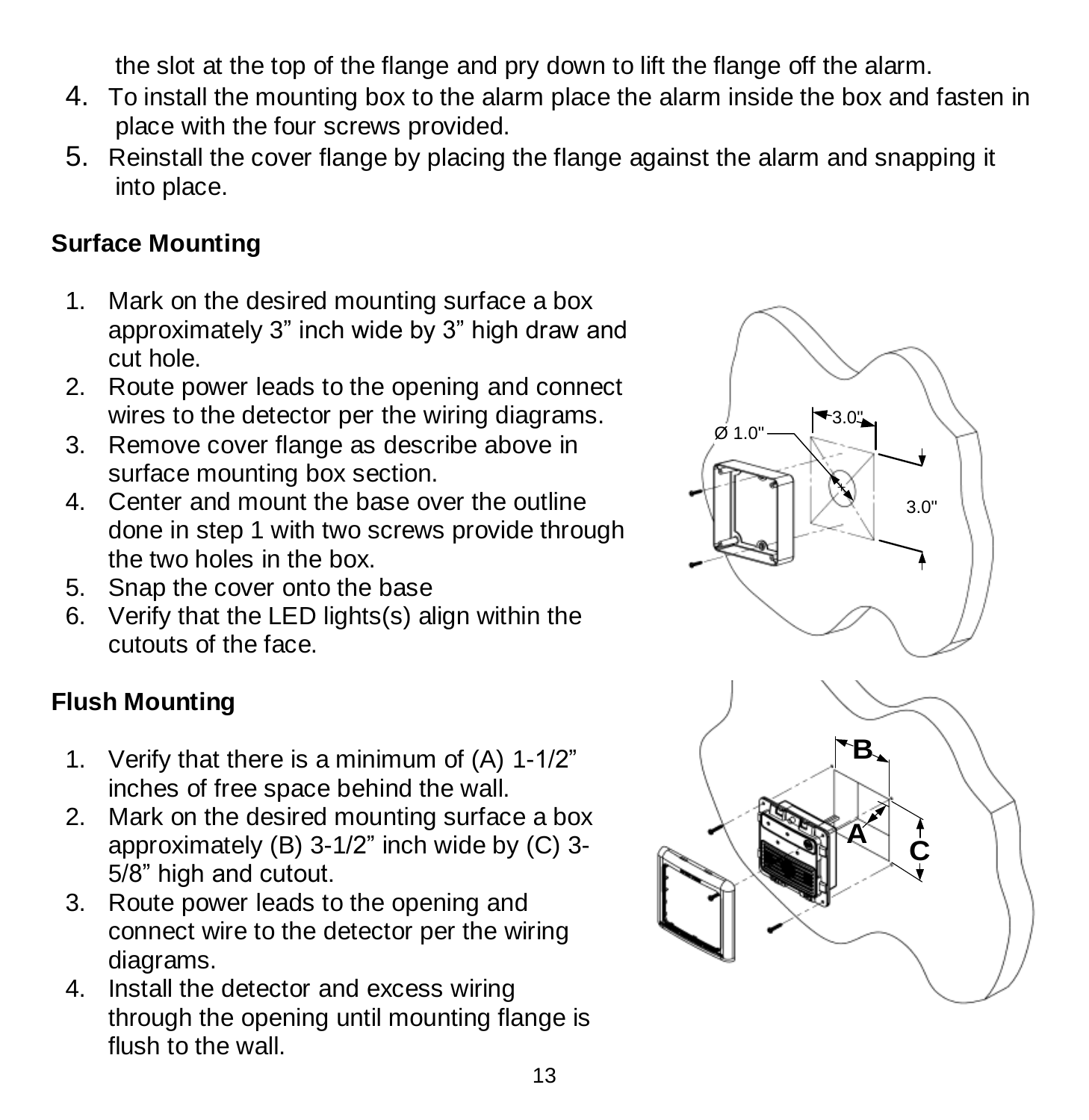5. Mount the unit using the 4 screws provided one in each corner of the flange.

# **AC Power Adapter Mounting**

- Power supply can be plugged into a 120 VAC wall outlet either on the surface or behind a wall in a cabinet if so desired.
- 1. Cut a hole in the wall large enough to put the adapter through to the outlet. Put the adapter through the mounting box before screwing the box onto the wall.
- 2. Following steps outlined above for either surface or flush mounting of the alarm.
- 3. Adapter wire is run underneath the mounting box when install a surface mounted alarm.

# **OPERATING INSTRUCTIONS**

Applying power to the detector will cause the detector to display a Power green LED light. Warm Up Operation - The LP LED light will flash green every 8 seconds for the first 3 minutes indicating the unit is going through normal warm and check functions. **Normal Operation** – Detector displays a solid green light with no other lights on.

# **DETECTOR TEST**

- 1. Press "TEST" button until alarm sounds; then release the "TEST" button.
- 2. The detector will sound three times.
- 3. The LED will flash red; then return to normal operation and display a flashing green LED every 8 seconds.
- 4. This test must be carried out not less than once per week to ensure proper operation of the detector.

# **LP GAS DETECTION**

Whenever the measured concentration of LP gas exceeds 2000 ppm, the detector will provide a visual and audible alarm by sounding the buzzer and flashing the LED red. The buzzer may be temporarily silenced by pressing the test button. However, until the measured concentration is reduced to a safe level, the alarm will sound again within 4 minutes.

# **POWER MANAGEMENT**

The operating voltage for the detector is 8 VDC to 16 VDC. In these conditions, the unit will meet the specifications of the UL 1484 standard. The actual voltage applied the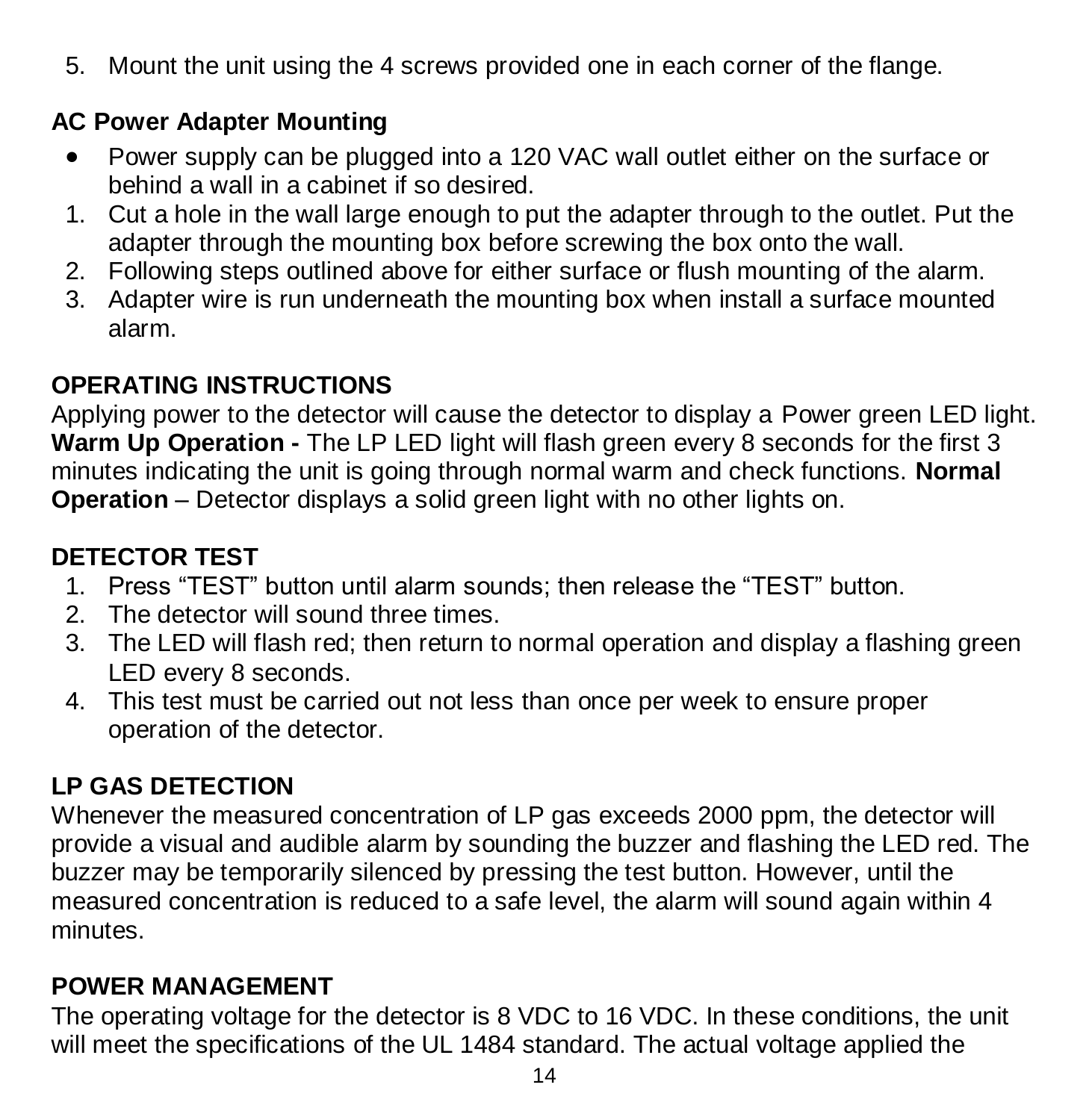detector in a recreational vehicle may drop below the minimum 8 VDC. The Atwood Detector is designed to provide the user with a Low Voltage Warning before reaching the level and to provide additional distinct, clear warnings and alarms after the 8 VDC level is reached. However, if available power supplied to the unit is below the operating voltage of 8 VDC, the detectors will not detect gas or provide you protection against dangerous levels of LP or CO.

The following descriptions of operational modes will provide the user with an understanding of how the detector performs to conserve available battery power and alert the user to non-operating duce to battery draw-down.

#### **Low Power Warning Mode**

When the available voltage is between 10 VDC and 8 VDC, the LED will flash orange. In this mode, the detector is still fully operational; and capable of both sensing and providing an alarm to dangerous concentrations of LP gas; and is providing the user a warning that the available power is nearing the bottom limit of the operating voltage range. Steps should be taken to maintain available power at an acceptable level.

#### **Power conservation Mode:**

When the available power is between 8 VDC and 6 VDC, the microprocessor is programmed to place the detector into Power Conservation Mode. In this mode the detector is capable of neither sensing nor providing an alarm to dangerous concentrations of LP gas. The detector conserves the remaining available power by reducing its power consumption to approximately 10 milliamps (10mA). In this mode, the detector will emit 3 quick "chirps" once and flash RED/ORANGE repeatedly every 3 minutes.

#### **Low Power Alarm Mode:**

When the available power falls below 6 VDC, the LED will display a steady RED LED. This condition will remain until power is depleted or restored to a level exceeding 10 VDC. Again, in this mode the detector is neither sensing nor providing an alarm to dangerous concentrations of LP gas. If after restoring available power to a level in excess of 10 VDC, the detector stays in this steady RED LED mode (even after pressing the TEST button), return the detector to the Atwood Service Center. This is an indication of possible microprocessor failure.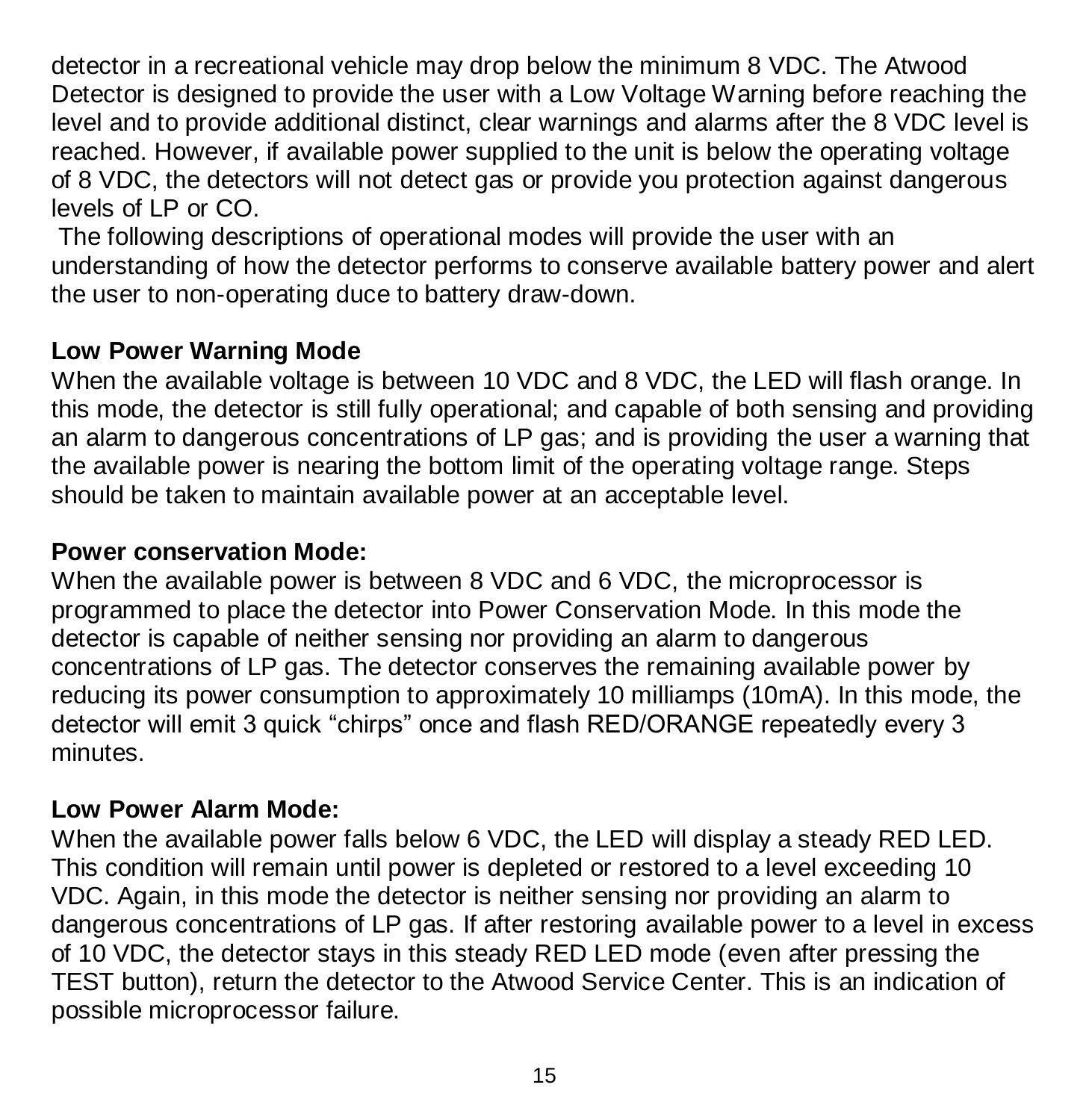The power management functions of the Atwood Detector are designed to make the most efficient use of available power and to provide the user with the maximum protection through district warnings and alarms.

#### **Power Failure**

If no power is applied to the unit or there is a failure of power circuits, there will be no identification from the LED. If there is no indication from the LED, but the audible alarm sounds when the TEST button is pressed, then the LED is defective and the user must contact the Atwood Service Center.

# **End of Life**

Unit is designed to give maximum life of sensors under normal conditions. This is seven years from date of installation of unit. A sticker has been provided to recorded this information and should be placed next to the unit were it can be viewed. At the end of life the unit will give two quick "chirps" and both the LP and CO LED's will turn red. This state will continue until unit is replaced. If the reset/test button is pressed during end-of-life mode, the audible alarm will be silenced for 48 hours before being reactivated. The lamps states will remain unchanged while the audible alarm is silenced for this period at the end of the 48 hours the audible alarm will be turned and the alarm will remain on and can't be silenced both LED's will remain on. The alarm in this condition will not sense either LP or CO gases. **YOU MUST REPLACE ALARM** it is not field reparable.

# **TROUBLE SHOOTING QUICK-GUIDE**

Use this chart to determine in which mode the detector is executing. Match the detector to the state of the indicator on the left to narrow down the possible operating modes.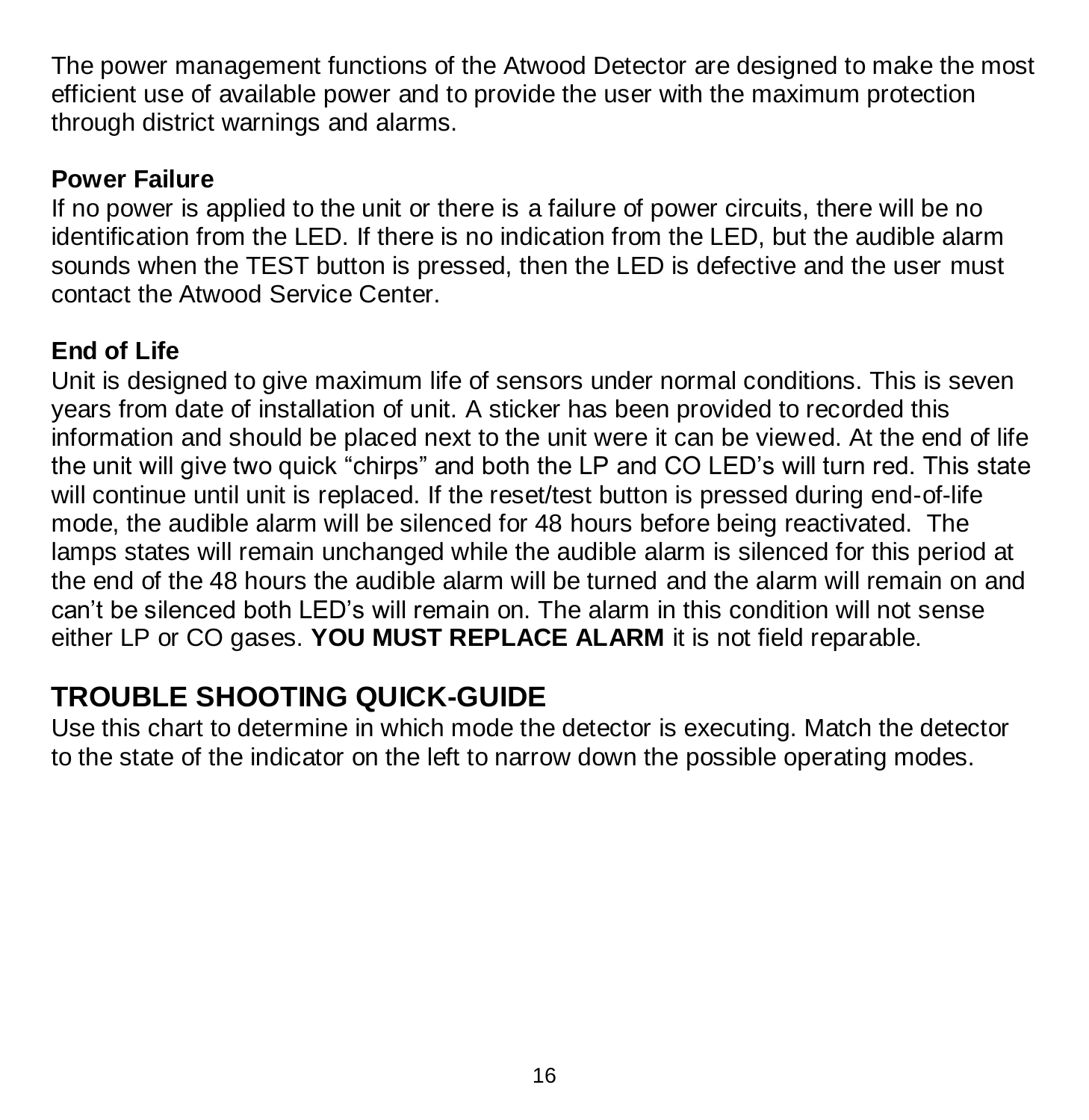| <b>Function</b>                   | <b>LED Display</b>                                | Alarm<br>Sound                                                                                  | <b>Unit Status</b>                                                | Recommendation                                                           |
|-----------------------------------|---------------------------------------------------|-------------------------------------------------------------------------------------------------|-------------------------------------------------------------------|--------------------------------------------------------------------------|
| Normal<br>Operation               | Power LED<br>Green flashes<br>every 30<br>seconds | None                                                                                            | Normal DC<br>operation<br>(sensing no CO<br>or LP)                | None                                                                     |
| CO                                | CO LED Red<br>flashes with<br>beeps               | 4 quick beeps,<br>5 seconds<br>silence<br>repeating                                             | Alarm condition.<br>Dangerous<br>concentrations of<br>CO detected | Refer to "What to do<br>When the Alarm<br>Sound" (inside front<br>cover) |
| LP                                | LP LED Red<br>flashes with<br>beeps               | 6 quick beeps,<br>5 seconds<br>silence<br>repeating (tone<br>difference from<br>CO <sub>0</sub> | Alarm condition<br>Dangerous<br>concentrations of<br>LP detected  | Refer to "What to do<br>When the Alarm<br>Sound" (inside front<br>cover) |
| I ow Power<br>below 6 VDC         | Power I FD<br>Red steady on                       | None                                                                                            | Alarm is not<br>detecting                                         | Correct power source<br>unit will not operate<br>with low or no power    |
| Power<br>conservation<br>6-8 V DC | Power LED<br>Red and<br>Orange<br>flashing        | 3 quick beeps 3<br>minutes silence<br>repeating                                                 | Alarm is not<br>detecting                                         | Correct power source<br>unit will not operate<br>with low or no power    |
| Minimal Power<br>8-10 V DC        | Power I FD<br>Orange<br>flashing                  | None                                                                                            | Alarm CO and<br>LP detecting                                      | Correct power source<br>unit will not operate<br>with low or no power    |
| No Power                          | NO LED                                            | None                                                                                            | Alarm is not<br>detecting                                         | Correct or restore<br>power imminently                                   |
| Error or fault                    |                                                   | 1 quick beep 40<br>silence                                                                      | Unit in fault<br>mode not<br>detecting                            | Test/Reset test button<br>if fault does not clear<br>replace unit        |
| End of Life                       | CO & LP LED<br>Red steady on                      | 2 quick beeps 5<br>seconds silence<br>repeating                                                 | Unit sensor are<br>depleted                                       | Imminently replace<br>alarm                                              |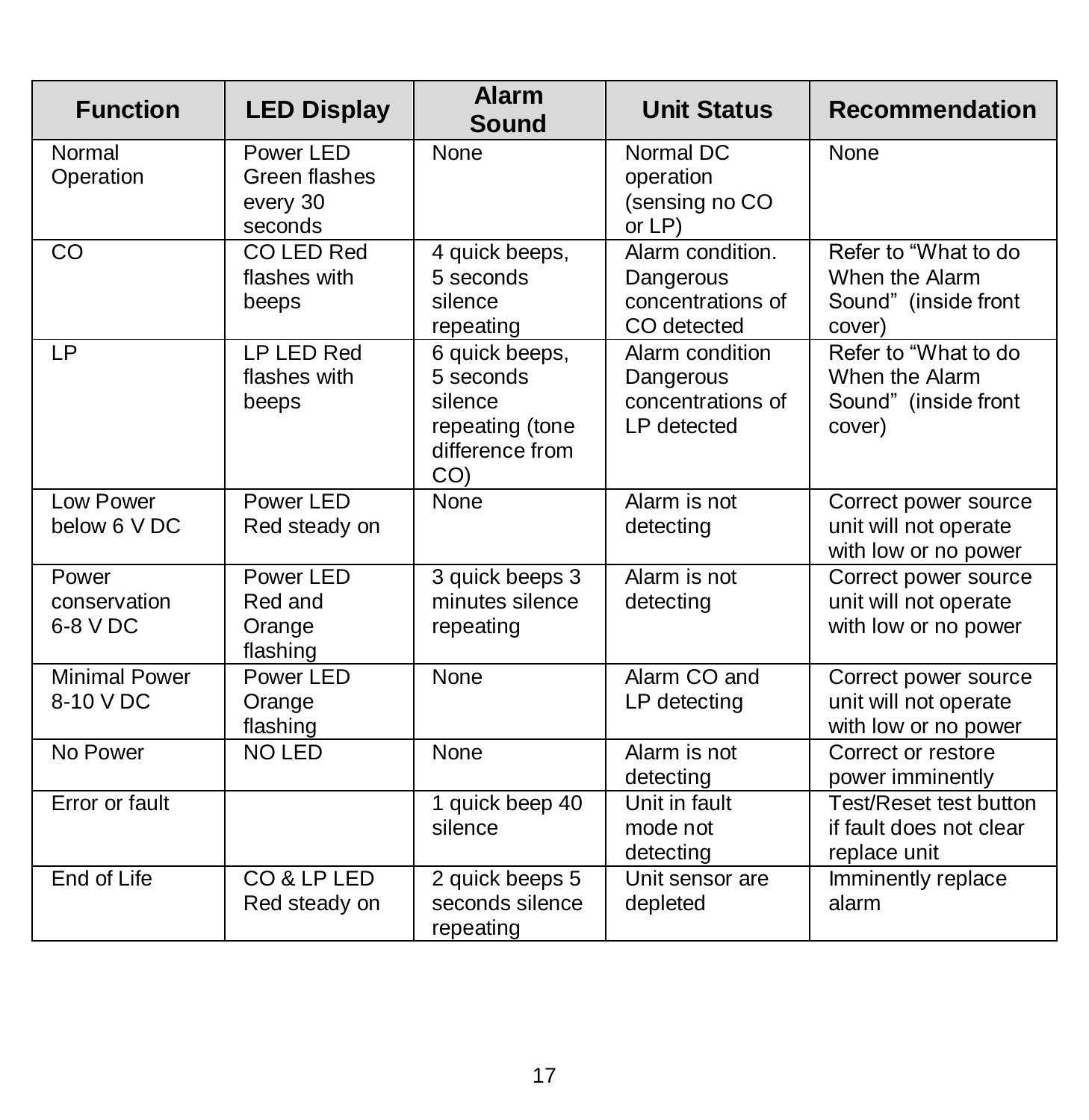# **WARRANTY**

#### **Atwood Mobile Products LIMITED WARRANTY**

Atwood Mobile Products, LLC warrants to the original owner and subject to the below mentioned conditions, that this hydro flame™ product will be free of defects in material or workmanship for a period of two years from the original date of purchase. Atwood's liability hereunder is limited to the replacement of the product, repair of the product, or replacement of the product with a reconditioned product at the discretion of the manufacturer. This warranty is void if the product has been damaged by accident, unreasonable use, neglect, tampering or other cause not arising from defects in material workmanship. This warranty extends to the original owner of the product only and is subject to the following conditions:

- 1. For two years from the date of purchase, Atwood will repair or replace any part defective in material or workmanship. This warranty includes reasonable labor charges required to remove and replace the part. Service calls to customer's location are not considered part of these charges and are, therefore, the responsibility of the owner.
- **2. In the event of a warranty claim, the owner must contact, in advance, either an authorized Atwood Service Center or the Atwood Service Department. Warranty clam service must be performed at an authorized Atwood Service Center (a list will be provided at no charge) or an approved by the Consumer Service Department, 1120 North Main, Elkhart, IN 46514 USA. Phone: 1-866- 869-3118.**
- **3.** RETURN PARTS MUST BE SHIPPED TO ATWOOD "PREPAID". Credit for shipping costs will be included with the warranty clam. The defective parts become the property of Atwood Mobile Products, LLC and must be returned to the **Atwood Mobile Products, Quality Assurance Dept., Salt Lake City, Operations 1874 South Pioneer Road, Salt Lake City, Utah 84104 USA.**
- 4. This warranty applies only if the unit is installed according to the installation instructions provided and complies with local and state codes.
- 5. The warranty period on replacement parts is the unused portion of the original warranty period.
- 6. Damage or failure resulting from misuse (including failure to seek proper repair service). Misapplication, alternations, water damage, freezing or not using genuine Atwood parts are the owner's responsibility.